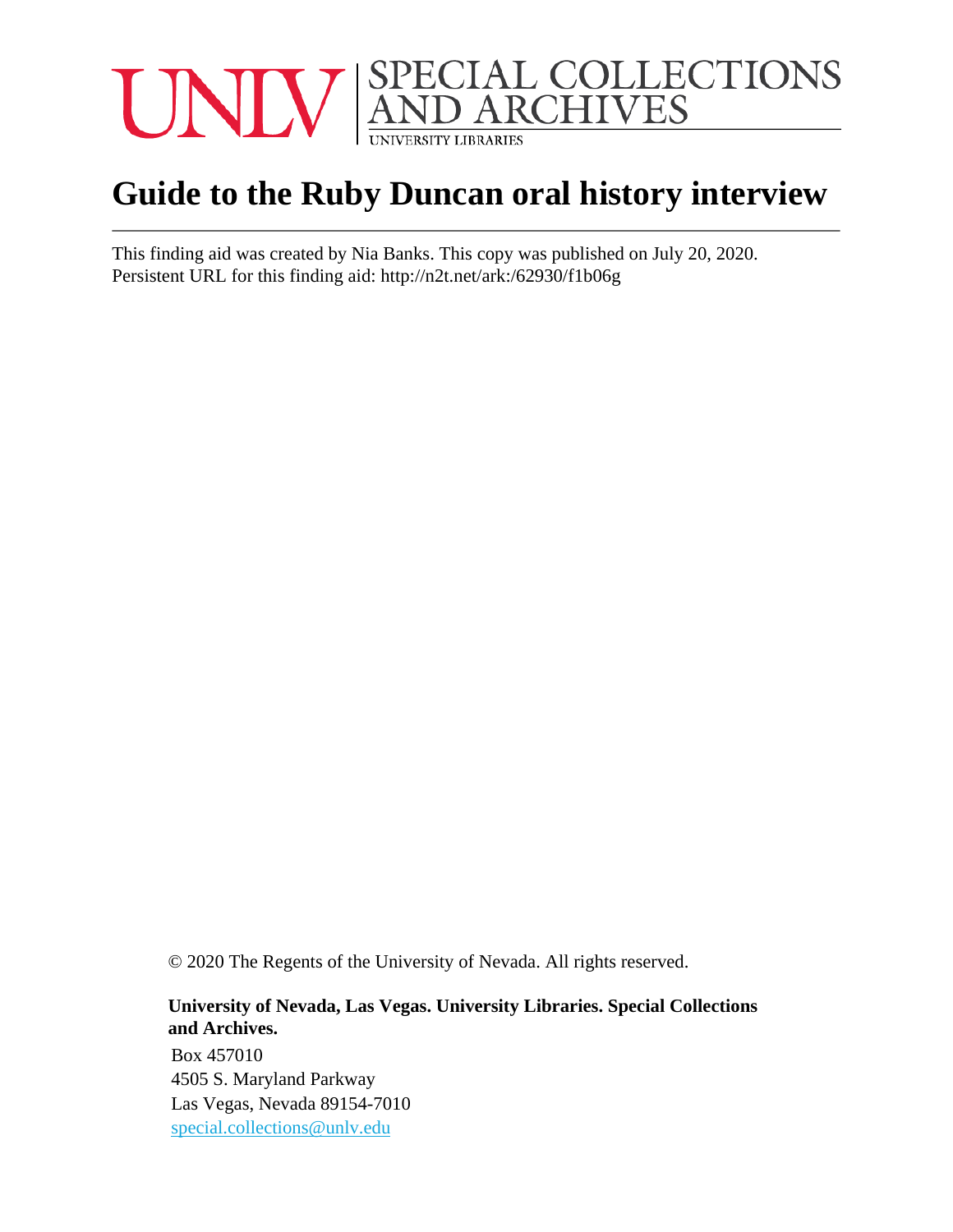## <span id="page-1-0"></span>**Table of Contents**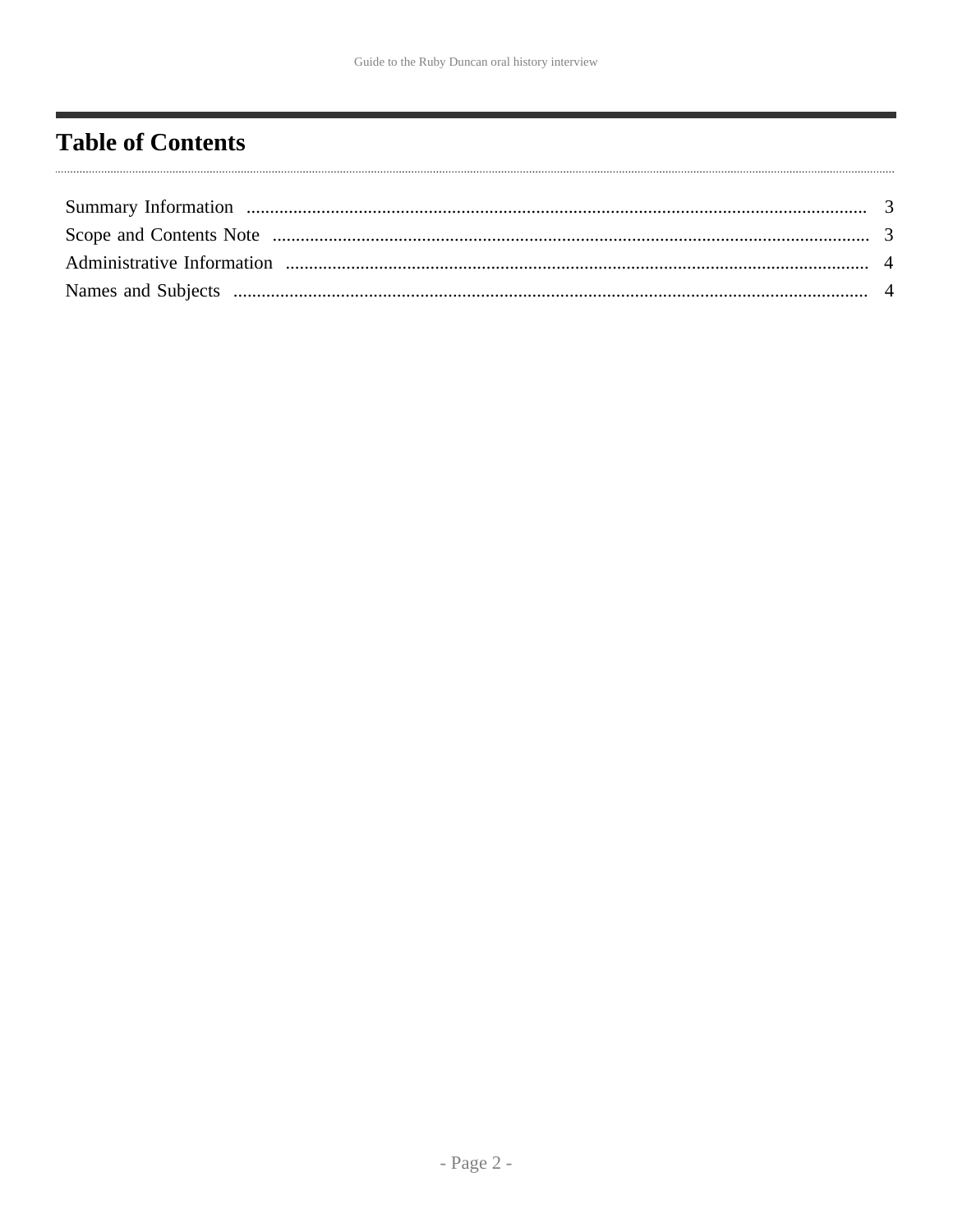## <span id="page-2-0"></span>**Summary Information**

| <b>Repository:</b>                  | University of Nevada, Las Vegas. University Libraries. Special<br>Collections and Archives.                                                                                                                                                                                                                                                                                                                                                                                                                                                                     |
|-------------------------------------|-----------------------------------------------------------------------------------------------------------------------------------------------------------------------------------------------------------------------------------------------------------------------------------------------------------------------------------------------------------------------------------------------------------------------------------------------------------------------------------------------------------------------------------------------------------------|
| <b>Creator:</b>                     | Duncan, Ruby, 1932-                                                                                                                                                                                                                                                                                                                                                                                                                                                                                                                                             |
| <b>Contributor:</b>                 | African Americans in Las Vegas: a Collaborative Oral History Project                                                                                                                                                                                                                                                                                                                                                                                                                                                                                            |
| <b>Title:</b>                       | Ruby Duncan oral history interview                                                                                                                                                                                                                                                                                                                                                                                                                                                                                                                              |
| ID:                                 | OH-00501                                                                                                                                                                                                                                                                                                                                                                                                                                                                                                                                                        |
| Date:                               | 2007 February 13                                                                                                                                                                                                                                                                                                                                                                                                                                                                                                                                                |
| <b>Physical Description:</b>        | 5 Digital Files (0.193 GB) MP3, PDF/A                                                                                                                                                                                                                                                                                                                                                                                                                                                                                                                           |
| Language of the<br><b>Material:</b> | English                                                                                                                                                                                                                                                                                                                                                                                                                                                                                                                                                         |
| Abstract:                           | Oral history interview with Ruby Duncan conducted by Claytee D.<br>White on February 13, 2007 for the African Americans in Las Vegas: a<br>Collaborative Oral History Project. Duncan discusses growing up and<br>working in Las Vegas, Nevada. She also discusses how she became<br>the leader of the Las Vegas Welfare Rights Movement by protesting<br>the way Nevada cared for its poor families. Duncan then discusses<br>instituting the first library on the Westside, lobbying the legislature, and<br>traveling the world on behalf of women's rights. |

### **Preferred Citation Note**

Ruby Duncan oral history interview, 2007 February 13. OH-00501. [Cite format consulted: Audio recording or Transcript.] Oral History Research Center, Special Collections and Archives, University Libraries, University of Nevada, Las Vegas. Las Vegas, Nevada.

**^** [Return to Table of Contents](#page-1-0)

## <span id="page-2-1"></span>**Scope and Contents Note**

Oral history interview with Ruby Duncan conducted by Claytee D. White on February 13, 2007 for the African Americans in Las Vegas: a Collaborative Oral History Project. Duncan discusses growing up and working in Las Vegas, Nevada. She also discusses a disability she got in an accident in the kitchen of a Las Vegas Strip property, and how she became the leader of the Las Vegas Welfare Rights Movement by protesting the way Nevada cared for its poor families. Duncan then discusses instituting the first library on the Westside, lobbying the legislature, and traveling the world on behalf of women's rights. Digital audio and transcript available.